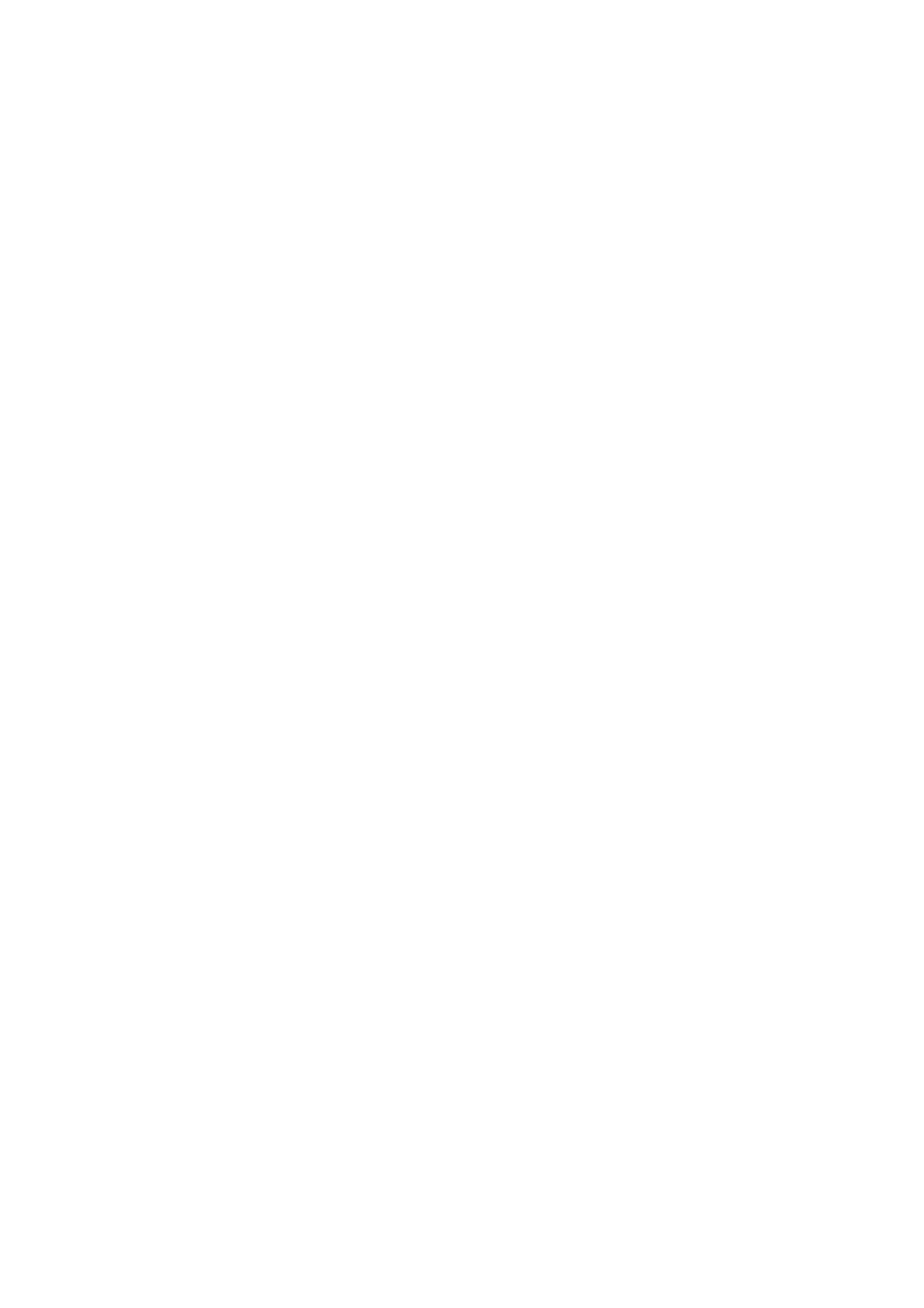Western Australia

# Road Traffic (General) Regulations 2008

### **Contents**

|    | Citation                                   |  |
|----|--------------------------------------------|--|
|    | Commencement                               |  |
| 3. | Defence for failing to report minor damage |  |
|    | <b>Notes</b>                               |  |
|    | Compilation table                          |  |

Ceased on 30 Jun 2008 Version 00-c0-04 Page i Extract from www.slp.wa.gov.au, see that website for further information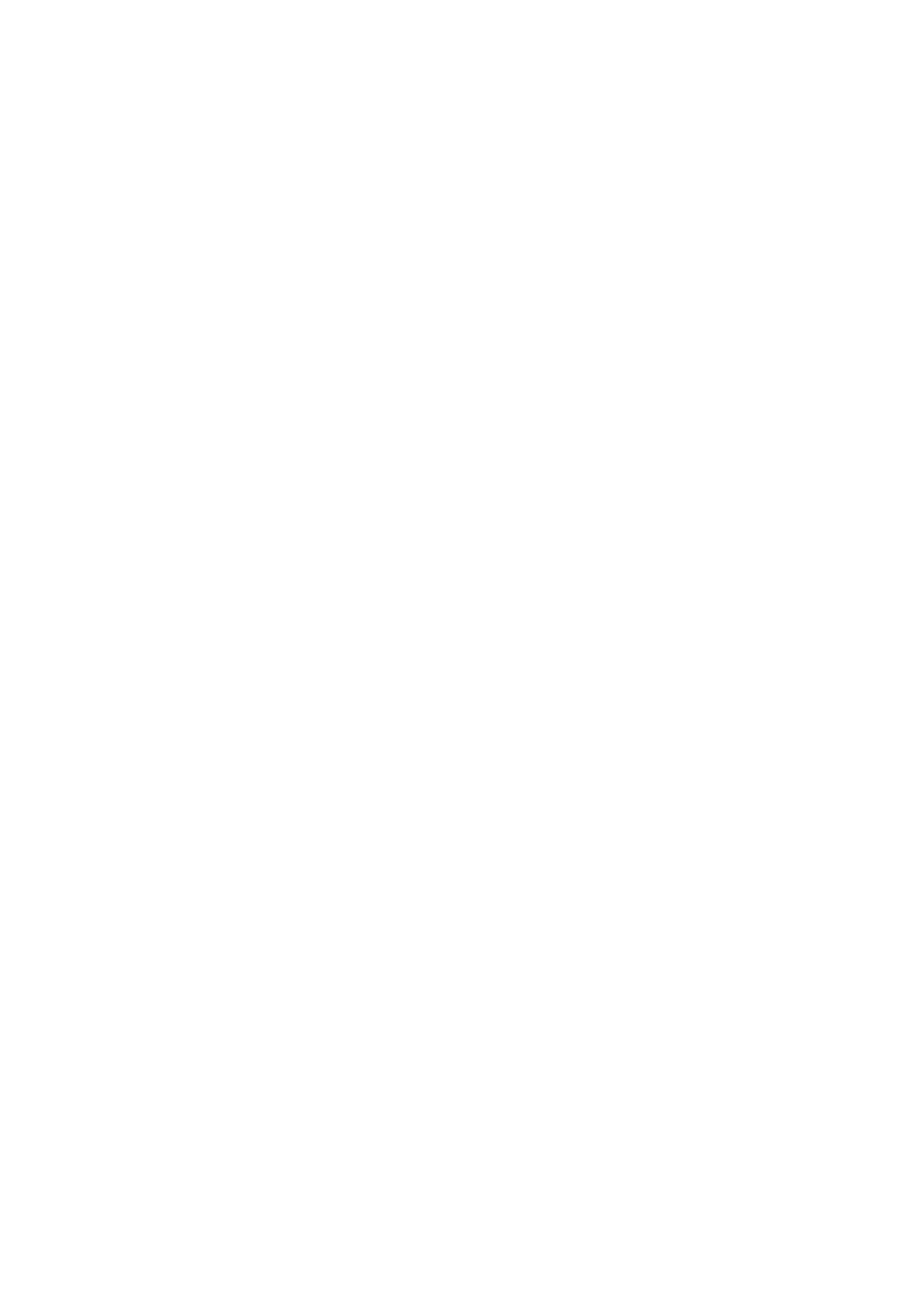Western Australia

Road Traffic Act 1974

## Road Traffic (General) Regulations 2008

#### 1. Citation

 These regulations are the Road Traffic (General) Regulations 2008.

### 2. Commencement

These regulations come into operation as follows:

- (a) regulations 1 and  $2$  on the day on which these regulations are published in the Gazette;
- (b) the rest of the regulations on the day on which the Road Traffic Amendment Act (No. 2) 2007 section 20 comes into operation.

#### 3. Defence for failing to report minor damage

 The amount prescribed for the purposes of section 56(6) of the Act is \$3 000.

Ceased on 30 Jun 2008 Version 00-c0-04 page 1 Extract from www.slp.wa.gov.au, see that website for further information